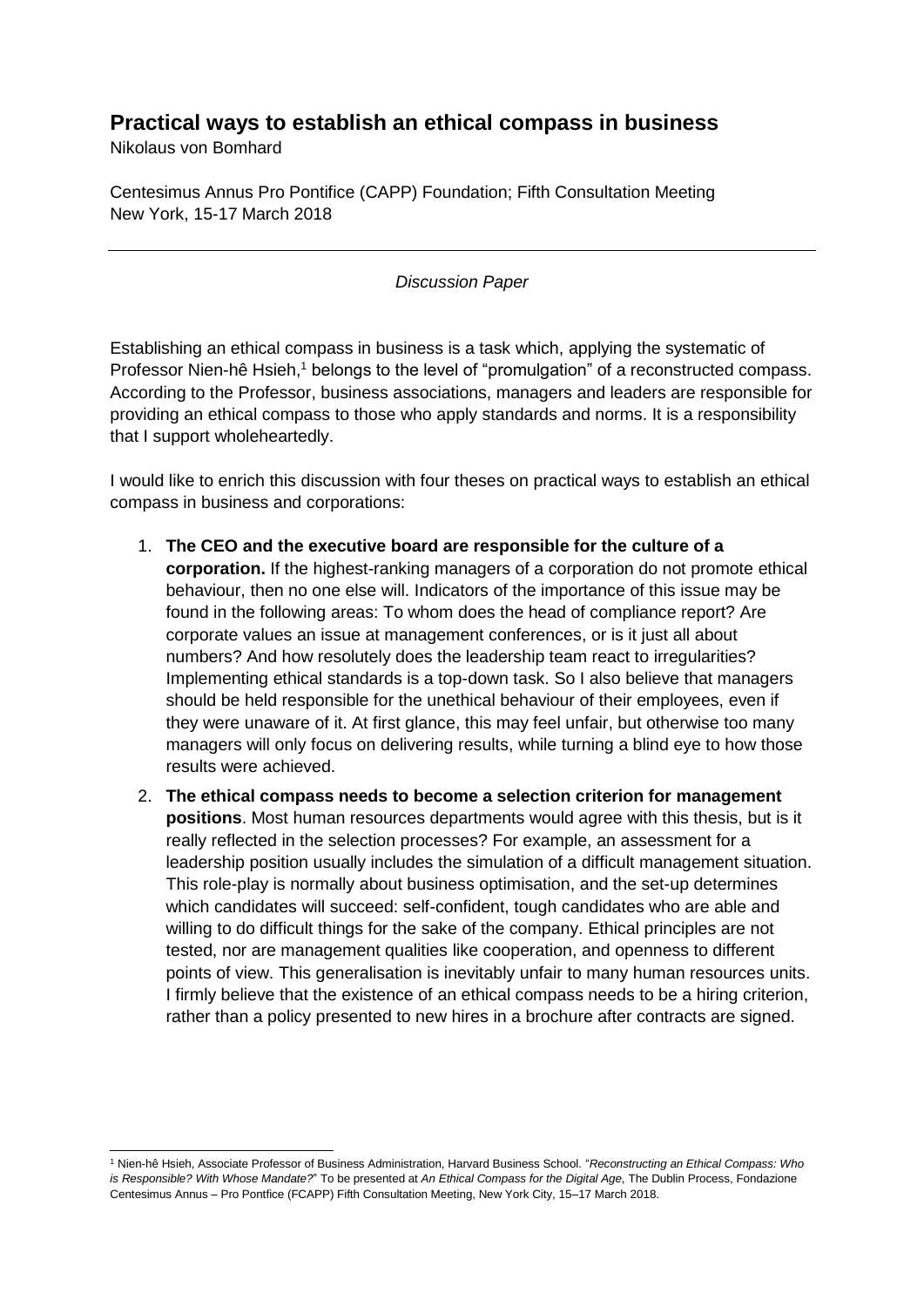- 3. **In order to gain acceptance, an ethical compass needs to increase employees' confidence in their actions.** An ethical compass should empower employees in dilemma situations. It also needs to put the employees into a position to refuse requests for changes to business practices. For example, not every issue raised by non-governmental organisations is properly deliberated or in the public interest. An ethical compass must be more than a guidebook for anticipatory obedience, or a list of prohibitions: it needs to provide confidence in one's own ethical judgement.
- 4. **The capability of business organisations and professional associations to set and promulgate ethical standards will decrease in future.** Let us take two specific examples: the agreement of car-insurers in Germany not to leave any accident victim without insurance cover, or the agreement between life and health insurers not to insist on genetic tests – even though the results would be of extreme interest for underwriting and pricing of policies. Whether or not we agree, choosing not to comply with such voluntary industry agreements provides a competitive edge. Globalisation opens up markets for unfamiliar players from new countries that may have different ethical standards. Digitalisation allows start-ups swift market entry, and the temptation to do so by exploiting competitive edges is high. Therefore, I believe that in future it will become more challenging to establish voluntary ethical industry standards.

As this paper seeks to further the discussion on an ethical compass for the digital age, I would like to comment on three other aspects of Professor Nien-hê Hsieh's paper.

1. Professor Nien-hê Hsieh puts forward valid arguments as to why many aspects of digitalisation do not necessarily need a new ethical compass. For some elements in the digital age, however, more work is needed on the level of identification. As set out in the paper with the example of data security for private smartphones, ensuring consumer data protection is nothing new as long as the individual does not want the data to be used by government or by private companies. But how do we handle all the terabytes of information that are publicly and legally available? Many decisions are now taken by algorithms based on this information. Increasingly, it is complex algorithms that "determine" whether or not someone is offered a bank loan. With fewer and fewer of those decisions being supervised by humans, the machine has the final say. The applicant is not treated as a person with individual rights, but as a member of a group clustered by an algorithm – such as people with the same postal code. Algorithms and machines decide on opportunities for access to financial means, health protection and so on. If we agree that business should serve the common good, and thus the people, and that human beings should not be reduced to mere data points, then ethics needs to provide guidance on how to protect individual rights, dignity and opportunities in a digitalised economy.

It is not only the relationship between corporations and their customers that is experiencing fundamental change under digitalisation, but also the relationship between corporations and their employees. In the industrial age, there was a clear delineation between working time and leisure time. Now, in the digital age, the boundaries are less clear. Many employees are available around the clock, and emails are checked even on weekends and during holidays. Corporations often encourage their employees to act as business ambassadors by promoting the company via private social media accounts. Even business equipment is shared – for